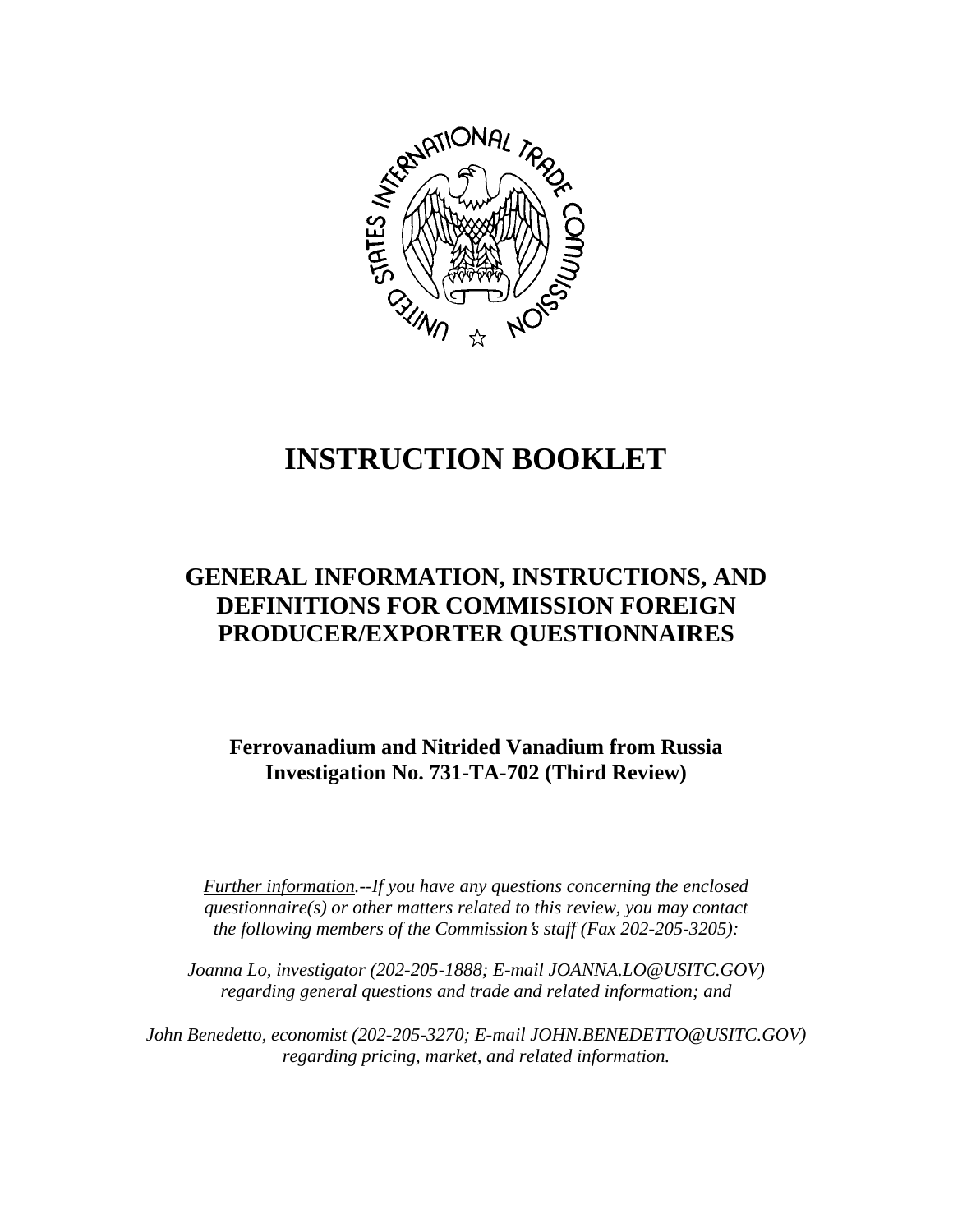## **GENERAL INFORMATION**

*Background*.--On July 10, 1995, the Department of Commerce issued an antidumping duty order on imports of ferrovanadium and nitrided vanadium from Russia (60 F.R. 35550). The Department of Commerce has continued this order twice (66 FR 30694 and 71 FR 60475) following determinations by Commerce and the Commission that dumping and material injury by reason of the subject imports would be likely to continue or recur if the order were revoked. On September 1, 2011, the Commission instituted a review pursuant to section 751(c) of the Tariff Act of 1930 (19 U.S.C. § 1675(c)) (the Act) to determine whether revocation of the order would be likely to lead to continuation or recurrence of material injury to the domestic industry within a reasonably foreseeable time (76 F.R. 54490). If the Commission makes an affirmative determination, the order will remain in place. If the Commission makes a negative determination, the Department of Commerce will revoke the order.

Questionnaires and other information pertinent to this review are available at http://www.usitc.gov/trade\_remedy/731\_ad\_701\_cvd/investigations/2011/ferrovanadium\_and\_ni trided vanadium from russia/reviewphase.htm. Address all correspondence to the United States International Trade Commission, Washington, DC 20436. Hearing-impaired individuals can obtain information regarding this review via the Commission's TDD terminal (202-205-1810).

*Due date of questionnaire(s)*.--Please submit the completed questionnaire(s) to the United States International Trade Commission so as to be received by **no later than April 23, 2012**. Because Commission staff might contact you with questions during the course of the proceeding, save the final version of the document(s) and retain all files and worksheets associated with the completed questionnaire(s). Please also retain a copy of any paper original document that you submit.

*Service of questionnaire response(s)*.--In the event that your firm is a party to this review, you are required to serve a copy of the questionnaire(s), once completed, on parties to the proceeding that are subject to administrative protective order (see 19 CFR  $\S 207.7$ ). A list of such parties is maintained by the Commission's Secretary and may be obtained by calling 202-205-1803. A certificate of service must accompany the copy of the completed questionnaire(s) you submit (see 19 CFR § 207.7).

*Confidentiality*.--The commercial and financial data furnished in response to the enclosed questionnaire(s) that reveal the individual operations of your firm will be treated as confidential by the Commission to the extent that such data are not otherwise available to the public and will not be disclosed except as may be required by law (see 19 U.S.C. § 1677f). Such confidential information will not be published in a manner that will reveal the individual operations of your firm; however, nonnumerical characterizations of numerical business proprietary information (such as discussion of trends) will be treated as confidential business information only at the request of the submitter for good cause shown.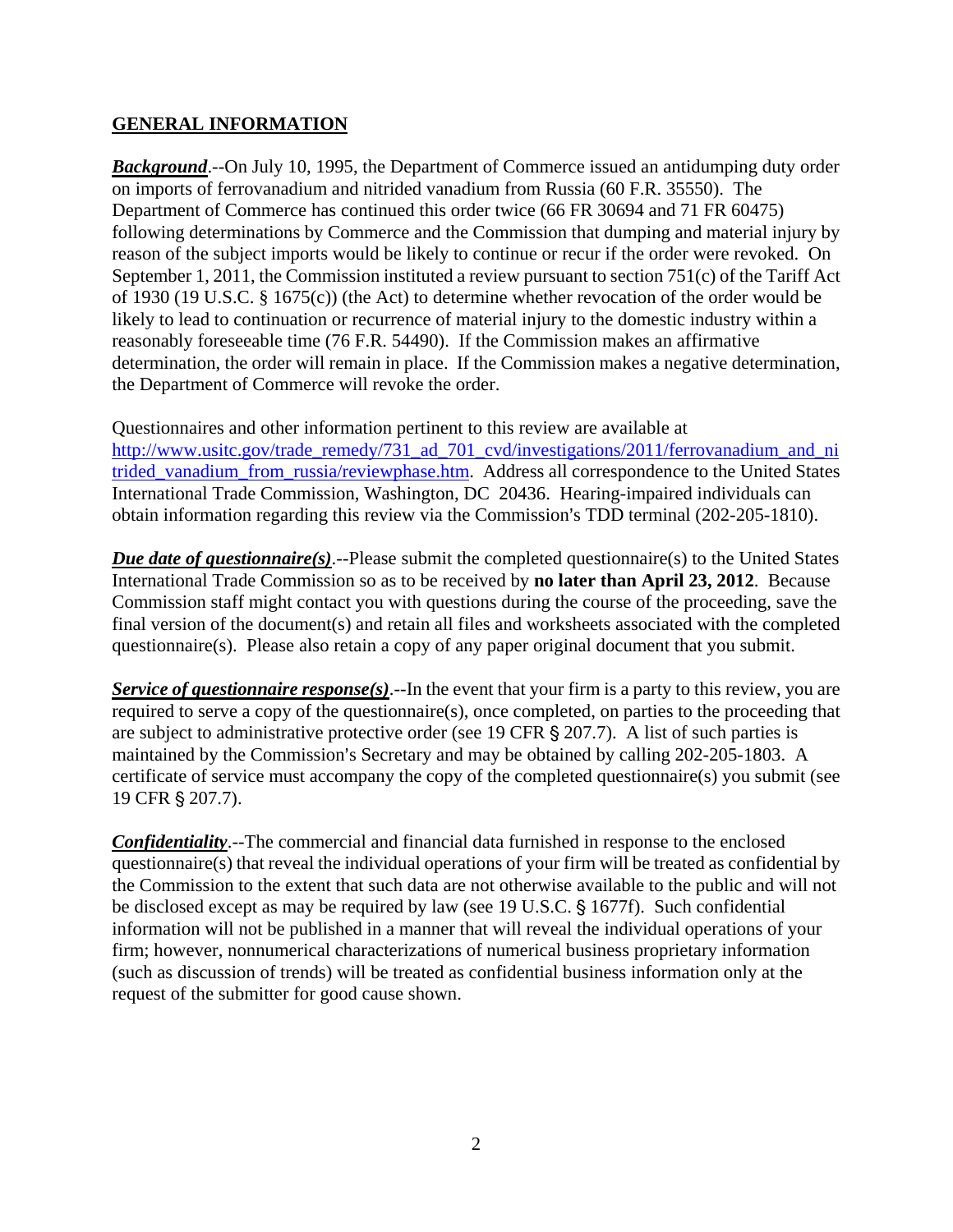# **GENERAL INFORMATION--***Continued*

*Verification***.--The information submitted in the enclosed questionnaire(s) is subject to audit and verification by the Commission. To facilitate possible verification of data, please keep all your workpapers and supporting documents used in the preparation of the questionnaire response(s).**

*Release of information*.--The information provided by your firm in response to the questionnaire(s), as well as any other business proprietary information submitted by your firm to the Commission in connection with the review, may become subject to, and released under, the administrative protective order provisions of the Tariff Act of 1930 (19 U.S.C. § 1677f) and section 207.7 of the Commission's Rules of Practice and Procedure (19 CFR § 207.7). This means that certain lawyers and other authorized individuals may temporarily be given access to the information for use in connection with this review or other import-injury proceedings or reviews conducted by the Commission on the same or similar merchandise; those individuals would be subject to severe penalties if the information were divulged to unauthorized individuals.

# **INSTRUCTIONS**

*Answer all questions*.--Do not leave any question or section blank unless a questionnaire expressly directs you to skip over certain questions or sections. If the answer to any question is "none," write "none." If information is not readily available from your records in exactly the **form requested, furnish carefully prepared estimates.** Answers to questions and any necessary comments or explanations should be supplied in the space provided or on separate sheets attached to the appropriate page of the questionnaire(s). If your firm is completing more than one questionnaire in connection with this review (i.e., a producer, importer, purchaser, and/or foreign producer questionnaire), you need not respond to duplicated questions in the questionnaires.

*Consolidate all establishments in Russia*.--Report the requested data for your establishment(s) located in Russia. **Firms operating more than one establishment should combine the data for all establishments into a single report.** 

*Electronic completion***.--**Your firm is encouraged (but not required) to complete the questionnaire electronically in MS Word format. The MS Word versions of all the questionnaires in this proceeding are available online at the ITC web page or may be obtained directly from the Commission's Investigator, Joanna Lo (joanna.lo@usitc.gov, or 202-205-1888).

*Electronic submission***.--**To the degree that it is possible and not overly burdensome, the Commission requests that responding firms submit their questionnaire responses electronically in MS Word format. The submission of questionnaire responses in the MS Word format allows the Commission to compile, assess, and analyze submitted data more promptly. There are three electronic submissions options detailed below. Paper submissions are also accepted.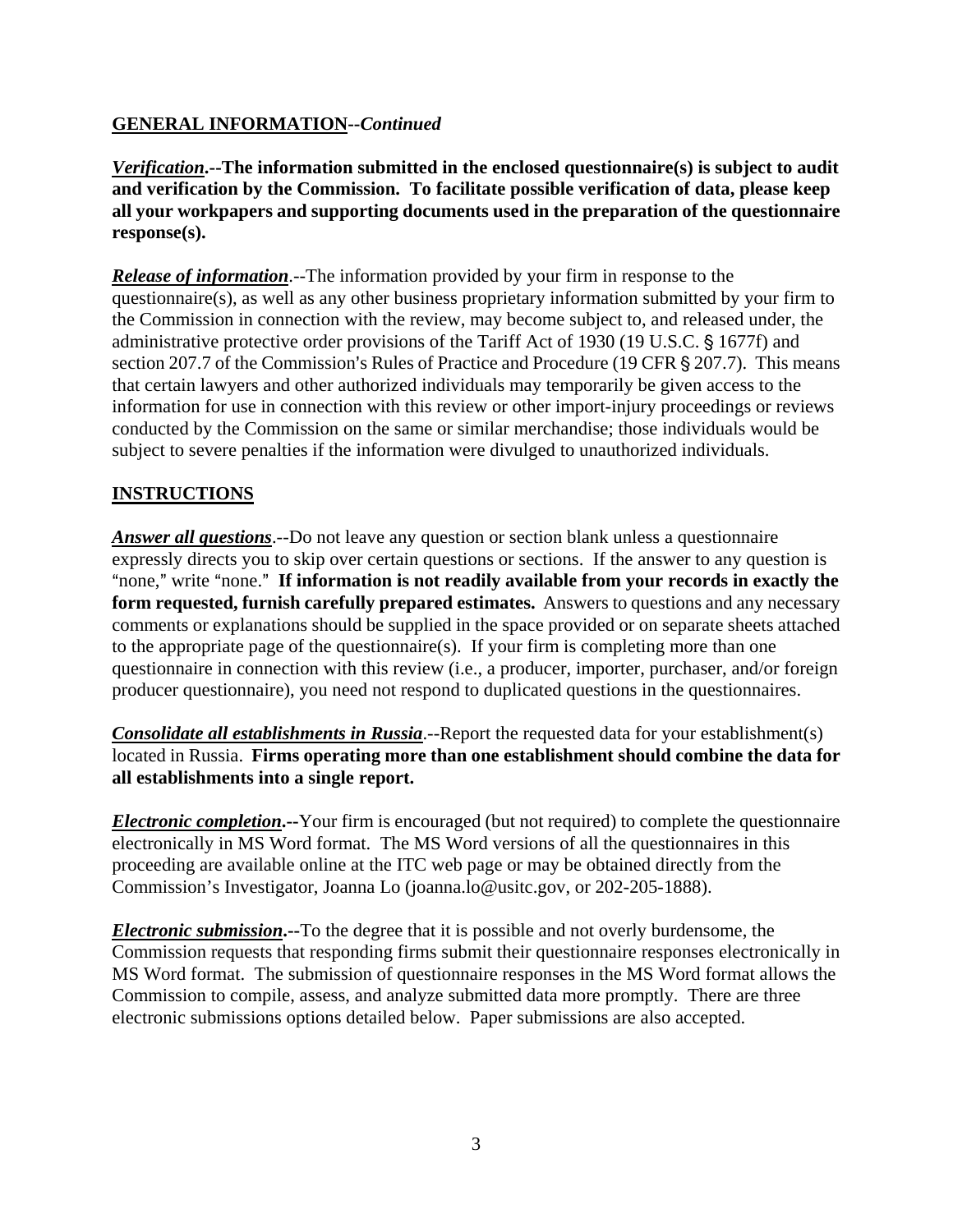#### **INSTRUCTIONS--***Continued*

## **OPTIONS FOR FILING**

This questionnaire is available as a "fillable" form in MS Word format on the Commission's website at **COPY AND PASTE LINK TO INVESTIGATION FROM ACTIVE INVESTIGATIONS PAGE**. *Please do not attempt to modify the format or permissions of the questionnaire document*. You may complete the questionnaire and submit it, electronically, or you may print it out and submit it in paper form, as described below:

• **Upload via Secure Drop Box.**—Upload the completed questionnaire in MS Word format along with a scanned copy of the signed certification page (page 1) through the Commission's secure upload facility:

*Web address*: https://dropbox.usitc.gov/oinv/ *Pin*: FEVR3

**• Compact disc (CD)**.—Copy your questionnaire onto a CD, include a signed certification page (page 1) (either in paper form or scanned PDF copied onto CD), and mail to the address above. *It is strongly recommended that you use an overnight mail service. U.S. mail sent to government offices undergoes additional processing which not only results in substantial delays in delivery but may also damage CDs.* 

**• E-mail**.—E-mail your questionnaire to the investigator identified on page 1 of the Instruction Booklet; include a scanned PDF of the signed certification page (page 1). Type the following in the e-mail subject line: BPI Questionnaire, **INV. NO. 702**. *Please note that submitting your questionnaire by e-mail may subject your firm's business proprietary information to transmission over an unsecure environment and to possible disclosure. If you choose this option, the Commission warns you that any risk involving possible disclosure of such information is assumed by the submitter and not by the Commission.* 

- **Fax**.—Fax to 202.205.3205.
- **Overnight mail service**.—Mail to the following address:

#### **United States International Trade Commission Office of Investigations, Room 615 500 E Street SW Washington, DC 20024**

**• U.S. mail**.—Mail to the address above, but use zip code 20436. *This option is not recommended. U.S. mail sent to government offices undergoes additional processing to screen for hazardous materials; this additional processing results in substantial delays in delivery.* 

Note: If you are a party to the proceeding, and service of the questionnaire is required, such service should be made in paper form.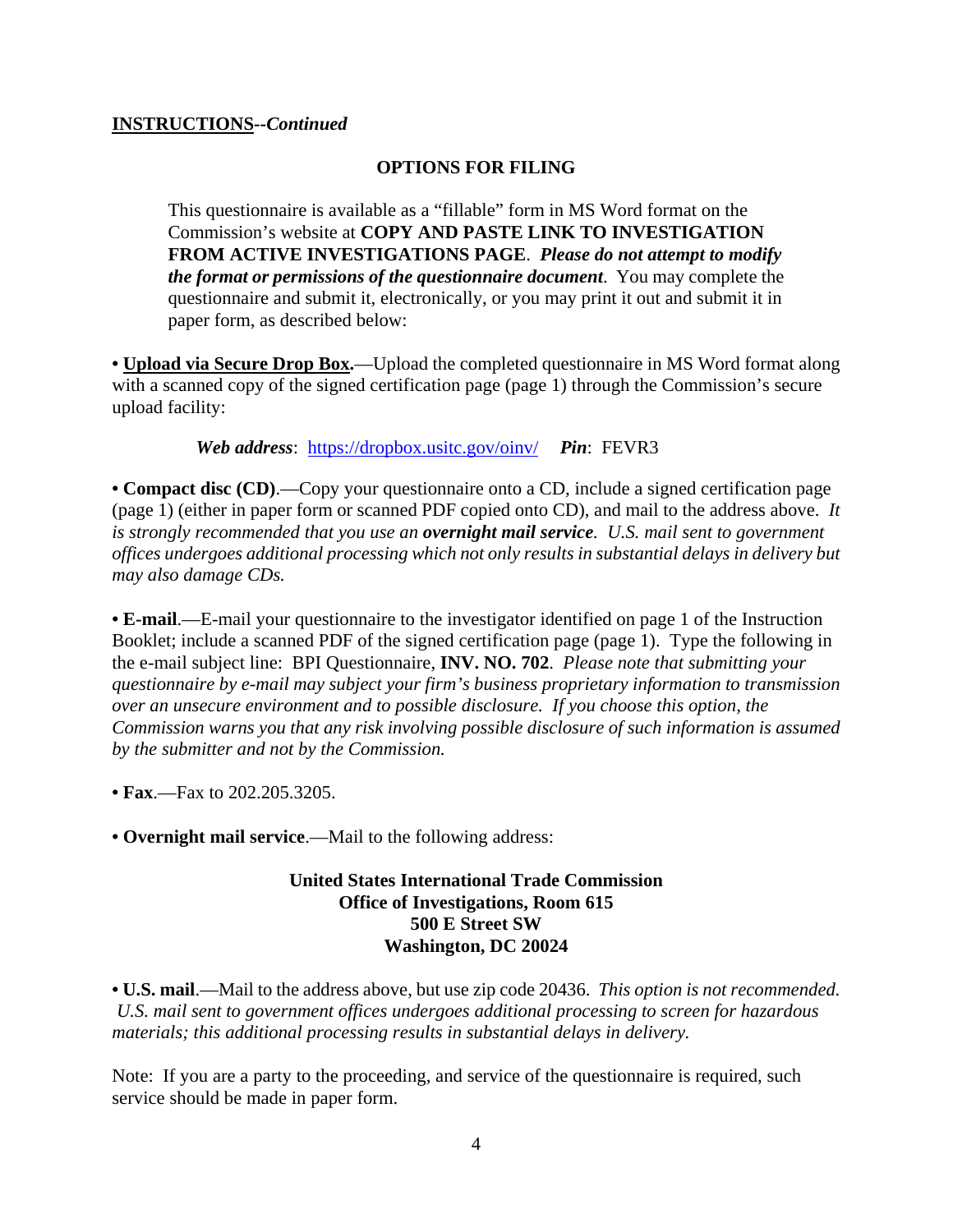# **DEFINITIONS**

 $\overline{a}$ 

*Product*.--Ferrovanadium and nitrided vanadium, regardless of grade, chemistry, form or size, unless expressly excluded from the scope of the order. *Ferrovanadium* includes alloys containing ferrovanadium as the predominant element by weight (i.e., more weight than any other element, except iron in some instances) and at least 4 percent by weight of iron. *Nitrided vanadium* includes compounds containing vanadium as the predominant element, by weight, and at least 5 percent, by weight, of nitrogen. Excluded from the scope of the order are vanadium additives other than ferrovanadium and nitrided vanadium, such as vanadium-aluminum master alloys, vanadium chemicals, vanadium waste and scrap, vanadium-bearing raw materials, such as slag, boiler residues, fly ash, and vanadium oxides. Ferrovanadium and nitrided vanadium are covered by statistical reporting numbers 2850.00.2000, 7202.92.0000, 7202.99.5040, 7202.99.8040, 8112.40.3000, 8112.40.6000, and 8112.92.7000 of the Harmonized Tariff Schedule of the United States  $(HTS)^1$ .

*Vanadium pentoxide*-A compound of vanadium and oxygen that may be used as an input in the production of ferrovanadium.

*Firm*.--An individual proprietorship, partnership, joint venture, association, corporation (including any subsidiary corporation), business trust, cooperative, trustee in bankruptcy, or receiver under decree of any court.

*Related firm*.--A firm that your firm solely or jointly owned, managed, or otherwise controlled; a firm that solely or jointly owned, managed, or otherwise controlled your firm; and/or a firm that was solely or jointly owned, managed, or otherwise controlled by a firm that also solely or jointly owned, managed, or otherwise controlled your firm.

*Establishment*.--Each facility of a firm in Russia involved in the production of ferrovanadium and nitrided vanadium (as defined above), including auxiliary facilities operated in conjunction with (whether or not physically separate from) such facilities.

*United States*.--For purposes of this review, the 50 States, Puerto Rico, the U.S. Virgin Islands, and the District of Columbia.

*Importer*.--Any person or firm engaged, either directly or through a parent company or subsidiary, in importing ferrovanadium and nitrided vanadium (as defined above) into the United States from a foreign manufacturer or through its selling agent.

<sup>&</sup>lt;sup>1</sup> On February 3, 2007, statistical reporting numbers 7202.99.8040 and 8112.92.7000 were added to the HTS and replaced 7202.99.5040, 8112.40.3000, and 8112.40.6000.